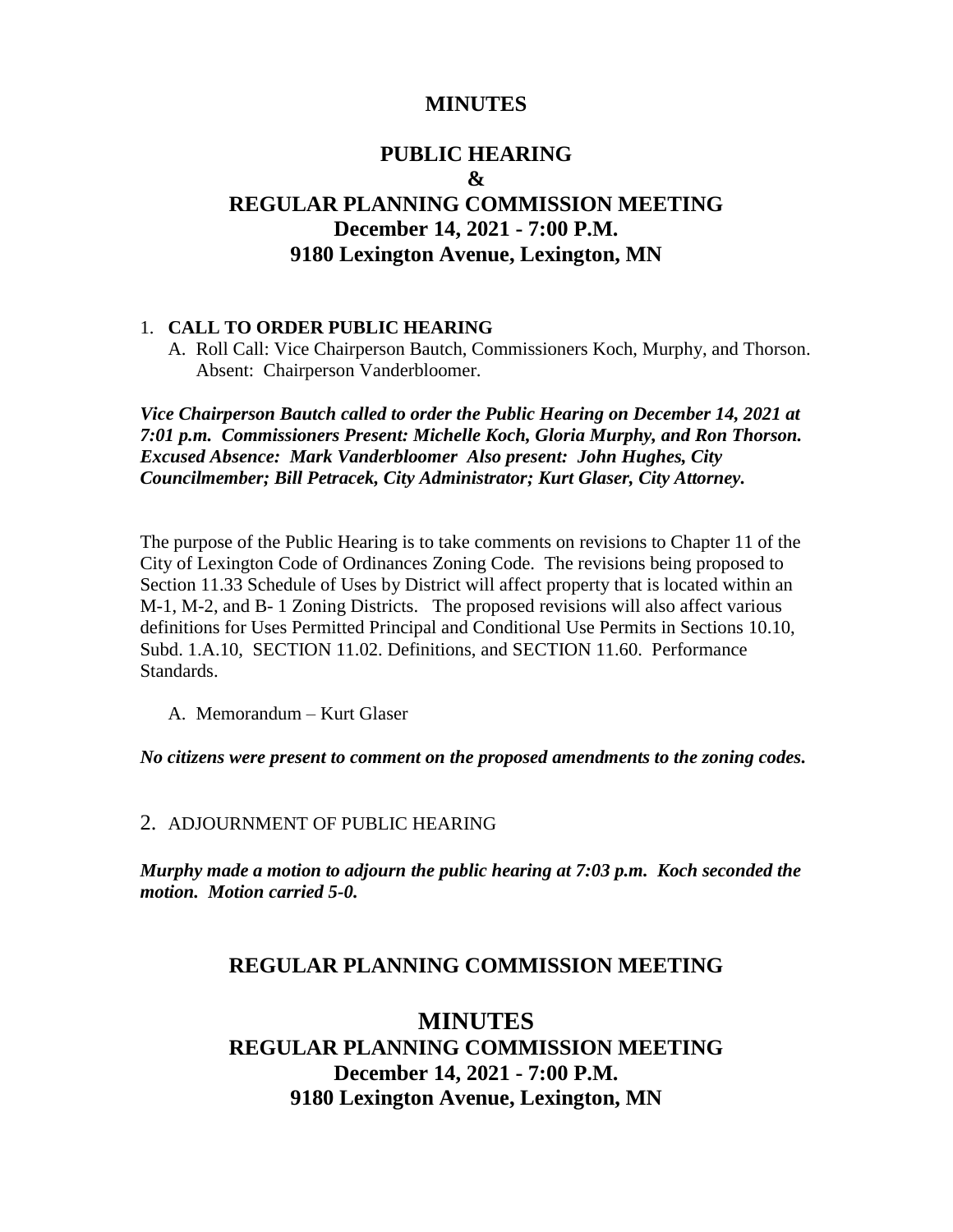- 1. CALL TO ORDER
	- B. Roll Call: Chairperson VanderBloomer, Commissioners Bautch, Thorson, Koch and Murphy

*Vice Chairperson Bautch called to order the Regular Planning Commission meeting on December 14, 2021 at 7:01 p.m. Commissioners Present: Michelle Koch, Gloria Murphy, and Ron Thorson. Excused Absence: Mark Vanderbloomer Also present: John Hughes, City Councilmember; Bill Petracek, City Administrator; Kurt Glaser, City Attorney.*

2. CITIZENS FORUM

*No citizens were present discuss items not on the agenda.*

3. APPROVAL OF AGENDA WITH CHANGES AND CORRECTIONS

*Koch made a motion to approve the agenda as typewritten. Thorson seconded the motion. Motion carried 4-0.*

4. LETTERS AND COMMUNICATION A. Building Permits for November 2021

### *No discussion on November building permits.*

5. APPROVAL OF PLANNING COMMISSION MINUTES B. November 9, 2021

## *Murphy made a motion to approve the November 9, 2021 Planning Commission Minutes as typewritten. Koch seconded the motion. Motion carried 4-0.*

- 6. DISCUSSION ITEM:
	- A. Recommendation to City Council to approve Ordinance Amendments to M-1, M-2 and B-1 Zoning tables and text

*Attorney Glaser stated that the items in his memo regarding the proposed zoning ordinance changes have not changed from the November P&Z meeting. Discussion ensued.* 

*Thorson made a motion to recommend to the City Council the Ordinance Amendments to M-1, M-2 and B-1 Zoning tables and text outlined in Attorney Glaser's memo. Koch seconded the motion. Motion carried 4-0.*

- 7. NOTE COUNCIL MINUTES:
	- A. November 4, 2021
	- B. November 18, 2021